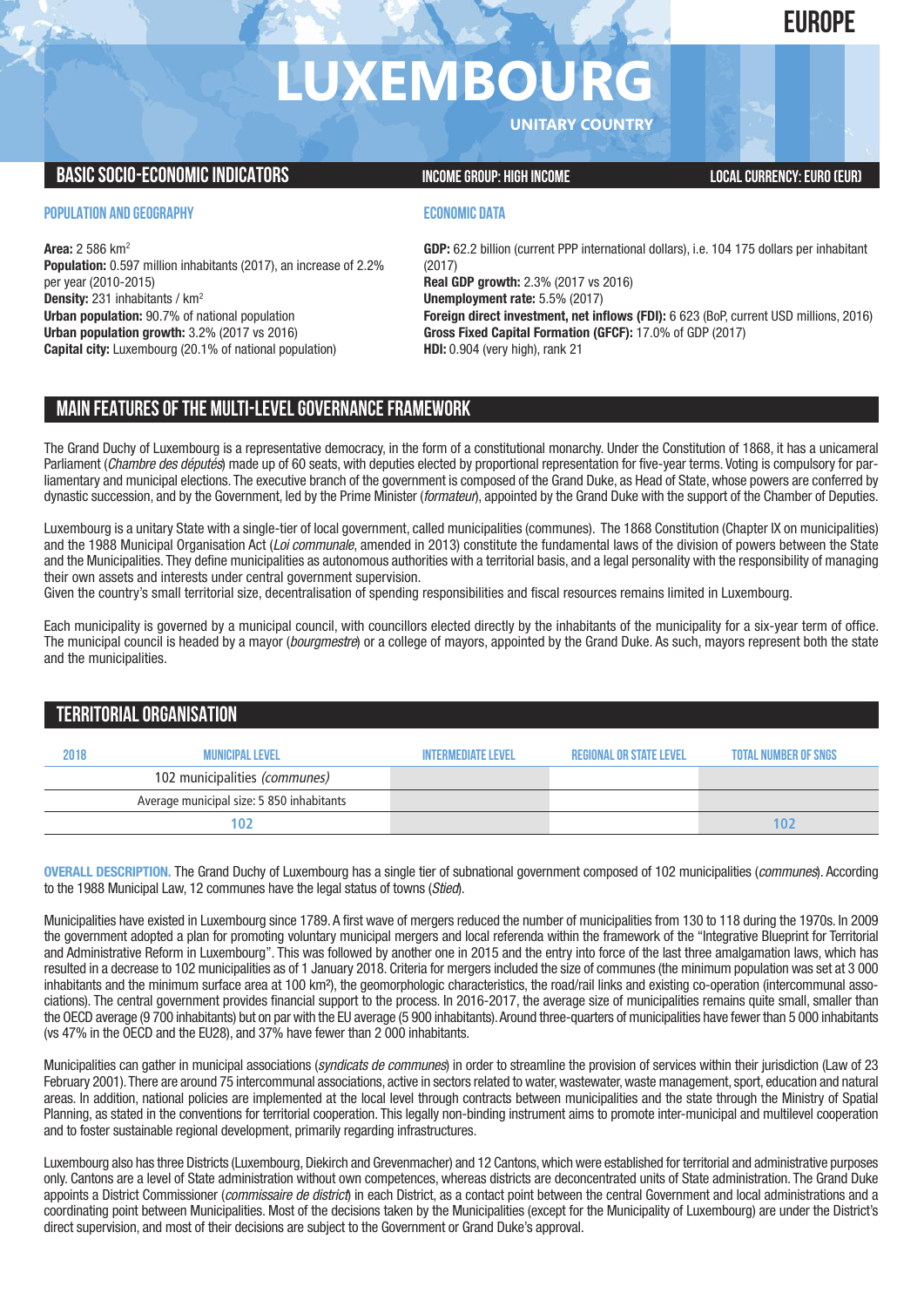The 2003 Master Programme for Territorial Planning (PDAT) is the key instrument of national spatial planning. A public consultation was launched in 2018, to contribute to the update of the PDAT in 2019.The Integrated Transport and Spatial Planning Concept (IVL), developed in 2004, defines more precisely the polycentric urban spatial model of Luxembourg.

### **SUBNATIONALGOVERNMENT RESPONSIBILITIES**

The 1988 Municipal Government Act (*loi communale*, as amended in 2013) provides a reference framework for the distribution of responsibilities across levels of government, making a distinction between mandatory responsibilities (including some which are shared with the central government or delegated) and optional responsibilities. The main mandatory tasks for municipalities include pre-school and primary education, spatial planning and urban development, utilities, local roads and traffic regulation, environmental protection, police and security zones and the management of registry offices. Moreover, optional responsibilities may cover several areas such as culture, sports, housing, tourism, etc. District commissioners are responsible for ensuring the compliance of municipal regulation with national laws, and for the maintenance of public order and safety.

#### **Main responsibilitysectors and sub-sectors**

|                                    | <b>MUNICIPAL LEVEL</b>                                                                                                                 |  |
|------------------------------------|----------------------------------------------------------------------------------------------------------------------------------------|--|
| 1. General public services         | Internal administration; Management of registry office.                                                                                |  |
| 2. Public order and safety         | Emergency services; Police (shared with the State); Fire and rescue services                                                           |  |
| 3. Economic affairs/transports     | Local roads; Traffic regulation; Public transport (optional); Local economic development and tourism (optional)                        |  |
| 4. Environmental protection        | Waste management and sanitation                                                                                                        |  |
| 5. Housing and community amenities | Spatial planning; Urban and land development; Water supply;<br>Gas and electricity supplies (optional); Housing (optional); Cemeteries |  |
| 6. Health                          | Public hygiene and health; Management of clinics and hospitals; Care homes (optional)                                                  |  |
| 7. Recreation, culture & religion  | Sport and music education (optional); Cultural affairs (optional)                                                                      |  |
| 8. Education                       | Pre-school and primary education (infrastructure and operating costs); Buildings and school organisation                               |  |
| 9. Social protection               | Social welfare; Kindergartens; Child reception facilities; Welfare activities; Care of the elderly (optional)                          |  |

# **SUBNATIONAL GOVERNMENT FINANCE**

| <b>Scope of fiscal data:</b> municipalities, social offices and inter-communal associations. | <b>SNA 2008</b> | Availability of fiscal data.<br><b>High</b> | Quality/reliability of fiscal data:<br><b>High</b> |
|----------------------------------------------------------------------------------------------|-----------------|---------------------------------------------|----------------------------------------------------|
|----------------------------------------------------------------------------------------------|-----------------|---------------------------------------------|----------------------------------------------------|

**GENERAL INTRODUCTION.** Provisions concerning municipal finance are specified in the constitution (article 99) and the Municipal Organisation Act. SNGs are entitled to adequate financial resources of their own, that shall be comparable with the responsibilities that are entrusted to them by law. They may dispose freely of those resources. In 2017, the local fiscal system was reformed through the Law of 14 December 2016 which introduced a new equalisation grant. The Global Subsidy Fund for Municipalities (Fonds de Dotation Globale des Communes - FDGC), which replaced the Communal Fund for Financial Grants (Fonds Communal de Dotation Financière, FCDF). The objective of the reform was to improve the stability of local finances and to reduce the disparities between municipalities by re-adjusting the equalisation criteria.

#### **SUBNATIONAL GOVERNMENT EXPENDITURE BY ECONOMIC CLASSIFICATION**

| 2016                            | <b>DOLLARS PPP / INH.</b> | % GDP   | % SNG EXPENDITURE | % GENERAL GOVERNMENT EXPENDITURE<br><b>(SAME EXPENDITURE CATEGORY)</b> |
|---------------------------------|---------------------------|---------|-------------------|------------------------------------------------------------------------|
| <b>Total expenditure</b>        | 5055                      | 4,9%    | 100%              |                                                                        |
| Inc. current expenditure        | 3489                      | 3.4%    | 69.0%             | Total expenditure<br>11.7%                                             |
| Staff expenditure               | 1700                      | 1.7%    | 33.6%             |                                                                        |
| Intermediate consumption        | 1 1 0 5                   | 1.1%    | 21,9%             |                                                                        |
| Social expenditure              | 66                        | 0.1%    | 1.3%              | 19.0%<br>Staff expenditure                                             |
| Subsidies and current transfers | 615                       | 0.6%    | 12.2%             |                                                                        |
| <b>Financial charges</b>        | n                         | 0.0%    | 0.0%              | 0.3%<br>Social benefits                                                |
| Others                          |                           | $0.0\%$ | $0.0\%$           |                                                                        |
| Incl. capital expenditure       | 1566                      | 1.5%    | 31.0%             |                                                                        |
| Capital transfers               | 71                        | 0.1%    | 1.4%              | Direct investment<br>35.5%                                             |
| Direct investment (or GFCF)     | 495                       | 1.5%    | 29.6%             | 40%<br>10%<br>20%<br>30%<br>0%                                         |

**EXPENDITURE.** As a small country, Luxembourg belongs to the OECD countries with a centralised governance. Spending decentralisation is limited: the share of SNGs in GDP and total public spending is low, compared to the OECD average for unitary countries (9.2% of GDP and 28.7% of public expenditure) and the EU28 average (15.3% of GDP and 33.5% of public expenditure). Local spending varies greatly across municipalities due to differences in sizes and economic activity. Staff expenditure accounts for one-third of SNGs expenditure and only 19% of public staff expenditure (vs 43% in OECD unitary countries and 50.9% in the EU28). Overall, current expenditure accounted for only 69% of expenditure, reflecting the fact that municipalities have a limited scope of responsibilities, and focus therefore on capital expenditure, financing public infrastructure and utilities.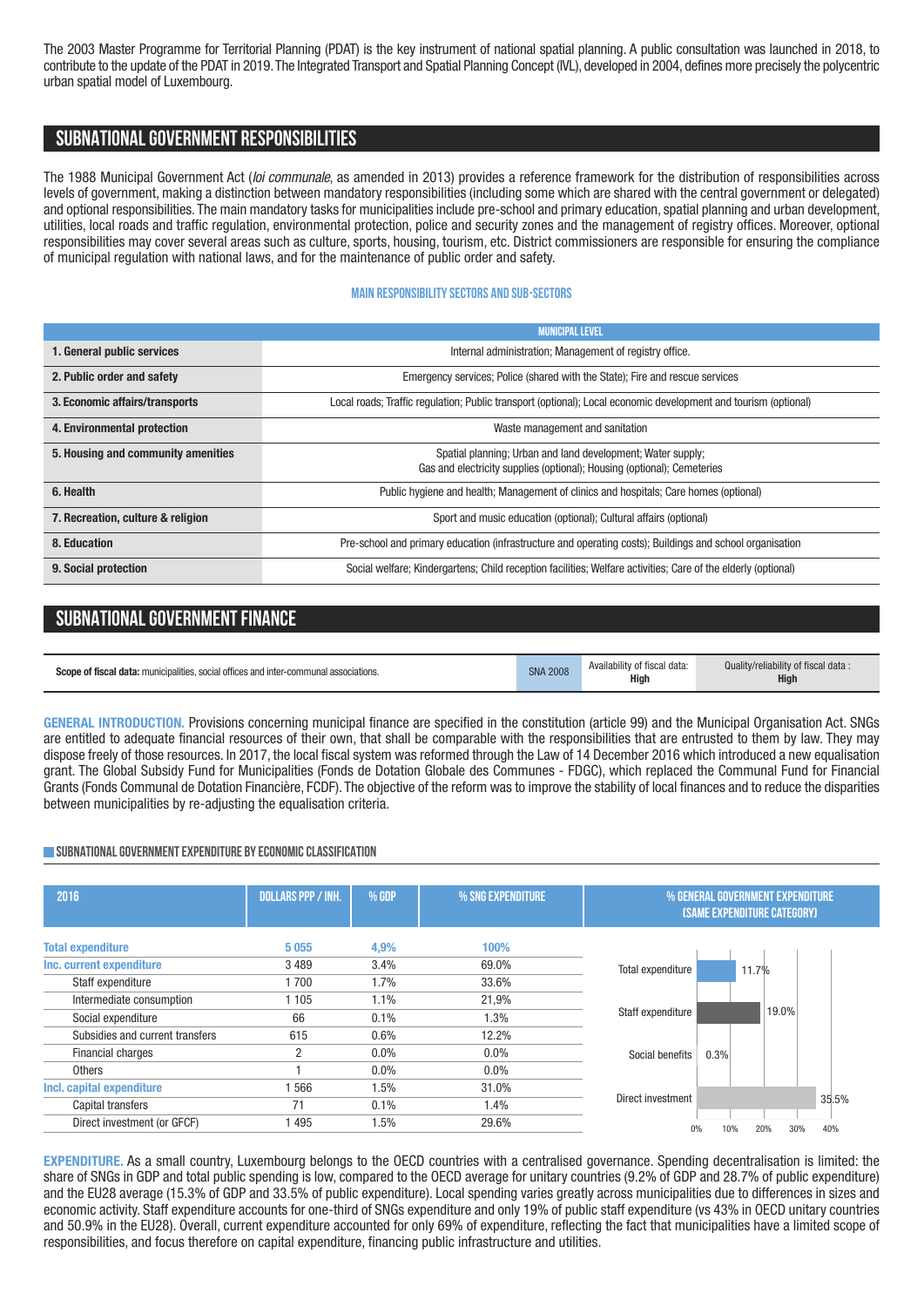# **LUXEMBOURG**

**UNITARY COUNTRY**

**DIRECT INVESTMENT.** A significant part of total SNG expenditure (almost one-third of SNG expenditure) is dedicated to direct investment,which is significantly above the OECD and EU28 average (13.8% of OECD unitary countries and 8.7% in the EU28).

Municipalities are key public investors: SNG investment stood at 1.5% of GDP in 2016 (1.7% on average in the OECD unitary countries and 1.4% in the EU28 in 2016). SNGs accounted for 35.5% of public investment, which is below the OECD average for unitary countries (50.7%) and the EU28 average (51.6%). However, the level of total public expenditure in GDP is among the highest of the OECD (4.0%) and the highest per capita (EUR 4 100 vs EUR 1 280 in the OECD). Economic affairs and transport consume the bulk of SNG expenditure and particularly road infrastructure, followed by culture, recreation and religion and, increasingly, environmental protection.

#### **SUBNATIONALGOVERNMENTEXPENDITURE BYFUNCTIONALCLASSIFICATION – COFOG**

In addition to general public services expenditure, which accounts for onequarter of SNG expenditure, other areas of SNG spending are quite balanced: economic affairs/transports, recreation and culture and environmental protection accounted for around 15% while education and social protection accounted around 10-12%. In general, except for general services, SNGs in Luxembourg have fewer responsibilities in other sectors than the average of OECD countries.The share of education in municipal expenditure has decreased since 2009 from 24% in 2008 to 10% in 2016 following a law that removed the responsibility for teachers' wages from municipalities to the central government, in exchange for the devolution of infrastructure and operating costs.



#### **SUBNATIONALGOVERNMENT REVENUE BYCATEGORY**



**OVERALL DESCRIPTION.** As for expenditure, SNG revenue accounts for a relatively low share of total public revenue and of GDP, as compared to other OECD and EU countries. Municipalities rely mainly on grants and subsidies, which account for around half of their revenue, a level slightly above the average of OECD unitary countries (48.8%) and around 10 percentage points above the EU28 average (41.1%). Taxes, tariffs, fees, and property income accounted for another half of revenue with a significant weight of tariffs and fees by international standards.

**TAX REVENUE.** The share of tax revenue in total local revenue, in GDP and in public tax revenue in Luxembourg is relatively low, below the OECD average for unitary countries (38.7% of SNG revenue, 4.7% of GDP and 19.8% of public tax and) as well as the EU28 average (respectively 41.1%, 6.4% and 24.0%) in 2016.

All municipal taxes are own-source. The most important tax by far is the municipal trade tax (*impôt commercial communal* – ICC). Established in 1936, the ICC represented 91.5% of municipal tax revenue in 2016, 26.1% of municipal revenue and 1.4% of GDP. This tax is levied on the profits of commercial companies only. Each municipality determines a rate - approved by the central government - which is applied to the tax base. This rate can range from 225% to 350% of the applicable tax base. In order to be competitive and attractive, larger municipalities tend to apply the lowest rate, 225%. Tax collection is made by the central government and receipts are not redistributed in full directly: a horizontal equalisation mechanism redistributes ICC receipts among municipalities according to different criteria. The contribution of a municipality to this "Participation fund" used to range between 42% and 67% of ICC revenue located on its territory, with various intermediate differences. Since the reform of local finances in 2017, and the creation of the FDGC, the municipalities are only able to keep up to 35% of the ICC receipts, within the limit that this should not exceed more than 35% of the national average per capita. The rest goes to the equalisation fund.

In addition to the ICC, municipalities also receive a property tax (*impôt foncier*) levied on land and buildings. It accounted for 4.7% of local tax revenue, 1.4% of municipal revenue and 0.1% of GDP, well below the OECD average (1.1% of GDP in 2016). As for the ICC, the property tax rate is set by the municipal council but submitted for the approval of the Ministry of Interior. Other minor taxes include a gambling tax, a tourist tax, an entertainment tax, a dog tax, and a recently introduced local tax on undeveloped urban land has been rarely used.